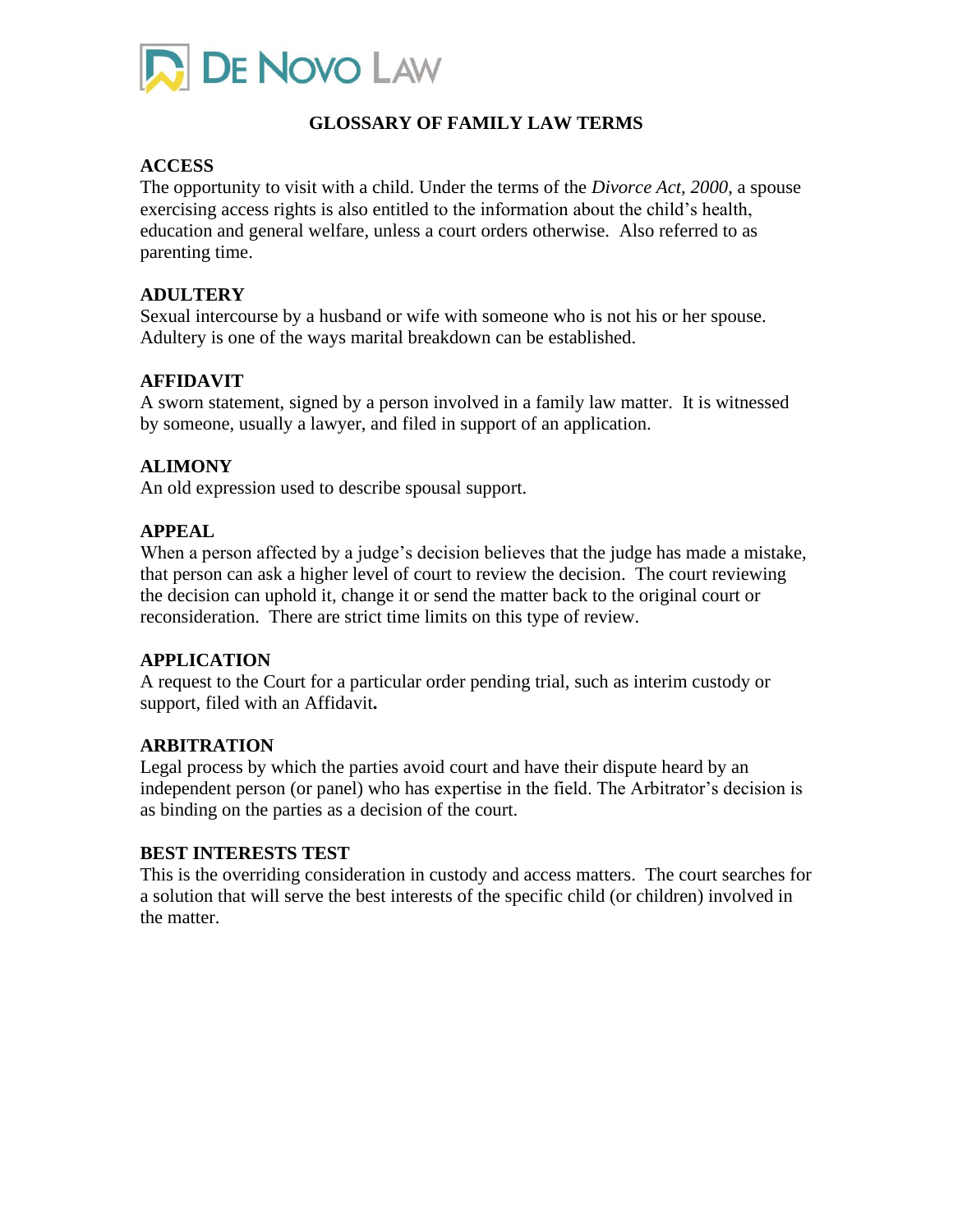# **CHILD**

The *Divorce Act* defines a "child of the marriage" as 1) a child of both spouses, 2) a child of one spouse towards whom the other spouse acts as a parent or 3) a child towards whom both spouses act as parents. Biological children, adopted children and children looked after by the spouses may all be considered children of the marriage. The custody and support provisions of family law apply to a child of the marriage who is under 18 years of age. The support provisions also apply to a child who is over 18 but remains dependent on his or her parents because of illness, disability or other reasons. A child enrolled in a recognized post-secondary program and unable to support themselves may still be classified as a dependent.

# **COHABITATION AGREEMENT**

A contract signed by a man and a woman who are living together or intend to live together but not marry. In it, they may provide for ownership and division of property, support and any other matter affecting their relationship.

## **COMMON-LAW SPOUSE**

Almost all the provinces recognize that individuals live together without getting married. While the precise definition varies from province to province, it means achieving the status of a spouse for some legal purposes. In Alberta, common law spouses are known as Adult Interdependent Partners. In Alberta, a couple will be considered common-law spouses after cohabiting for 3 years or if they have a child and are in a relationship of some permanence. In Saskatchewan, a couple will be considered common-law spouses after cohabiting for 2 years or if they have a child and are in a relationship of some permanence.

## **CONFIDENTIALITY**

People in certain relationships are protected by law from having to give any evidence in court regarding communications between them. Communication between a lawyer and a client have this special protection.

## **CONTESTED DIVORCE**

If either the husband or the wife disputes the ground for divorce, or if the spouses are unable to agree on division of property, child-care or support arrangements, a court will have to resolve these matters. A hearing will be held and both sides of the dispute will be entitled to present evidence supporting their view. The Judge will consider the evidence presented and impose a solution.

## **COROLLARY RELIEF**

Under the terms of the *Divorce Act,* people involved in divorce proceedings can ask the court to make supplementary orders pertaining to the financial support of a spouse or child, the custody of a child and/or access to a child.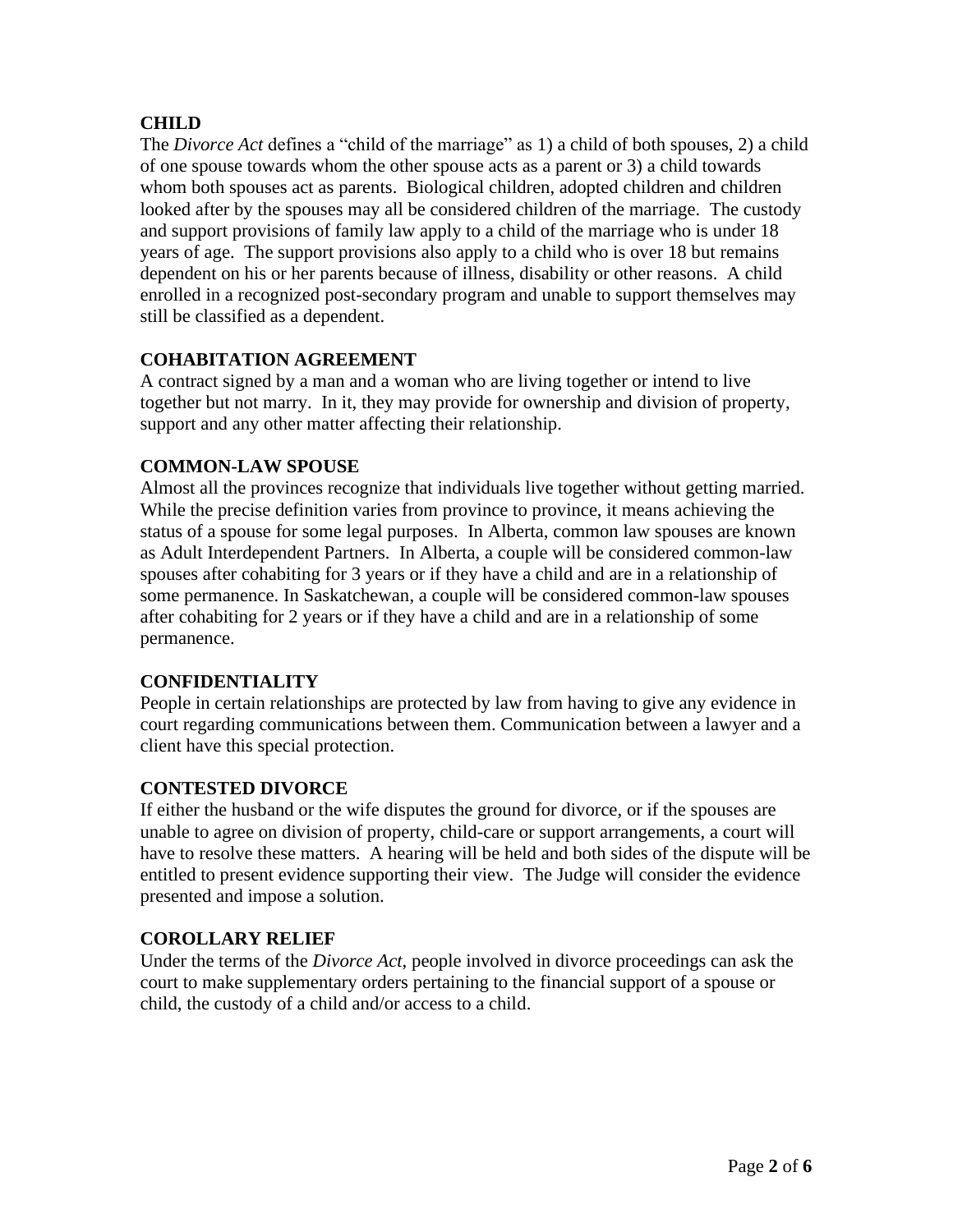# **COSTS**

When matters are contested in court, a Judge has the discretion to order that the losing party pay a portion of the successful party's legal costs as set out in the schedules of the Rules of Court. Costs will not cover the full costs of your private lawyer.

## **CUSTODY**

Control over a child given to an adult by the Court. This control generally includes the responsibility to make decisions regarding education, religion and health care, and to provide food, clothing and shelter.

### **DEPENDENT**

A person who relies on someone else for financial support. In the context of divorce law, this may include a spouse or a child.

### **DISBURSEMENTS**

Out-of-Pocket expenses incurred in a family law matter, such as the cost of paying for the Statement of Claim to be issued at the court office or the cost of paying someone to deliver it to your spouse. It could also be the cost of a family law assessment, transcripts or fees of other professionals.

### **DIVORCE**

The actual piece of paper that officially describes the termination of the marriage. It is needed as proof of the divorce in order to get a marriage license.

## **FEES AND DISBURSEMENTS**

The bill. This is a statement you will receive monthly. Disbursements are out-of-pocket expenses.

### **FINAL ORDER**

An order that is not interim. Interim Orders are effective until the end of the trial. The final Order is intended to last indefinitely or until changed by the Court. A Final Order may be changed where there is a change in the condition, means, needs or other circumstances of the child since the making of the order.

### **GARNISHEE**

A legal procedure which allows for the seizure of money owing to a person who has not paid a court ordered debt. A Court may order the debtor, to pay the money into court to help pay the debt. An individual may be garnished if he or she does not pay the child support order required of him or her.

### **INTERIM ORDERS**

There may be a considerable period of time between the initial filing of a divorce application and the date on which a court is able to grant a divorce and related support, custody or access orders. On request, a court can make a temporary order for the interim period to stabilize custody or access arrangements or to provide financial support for a spouse or a child.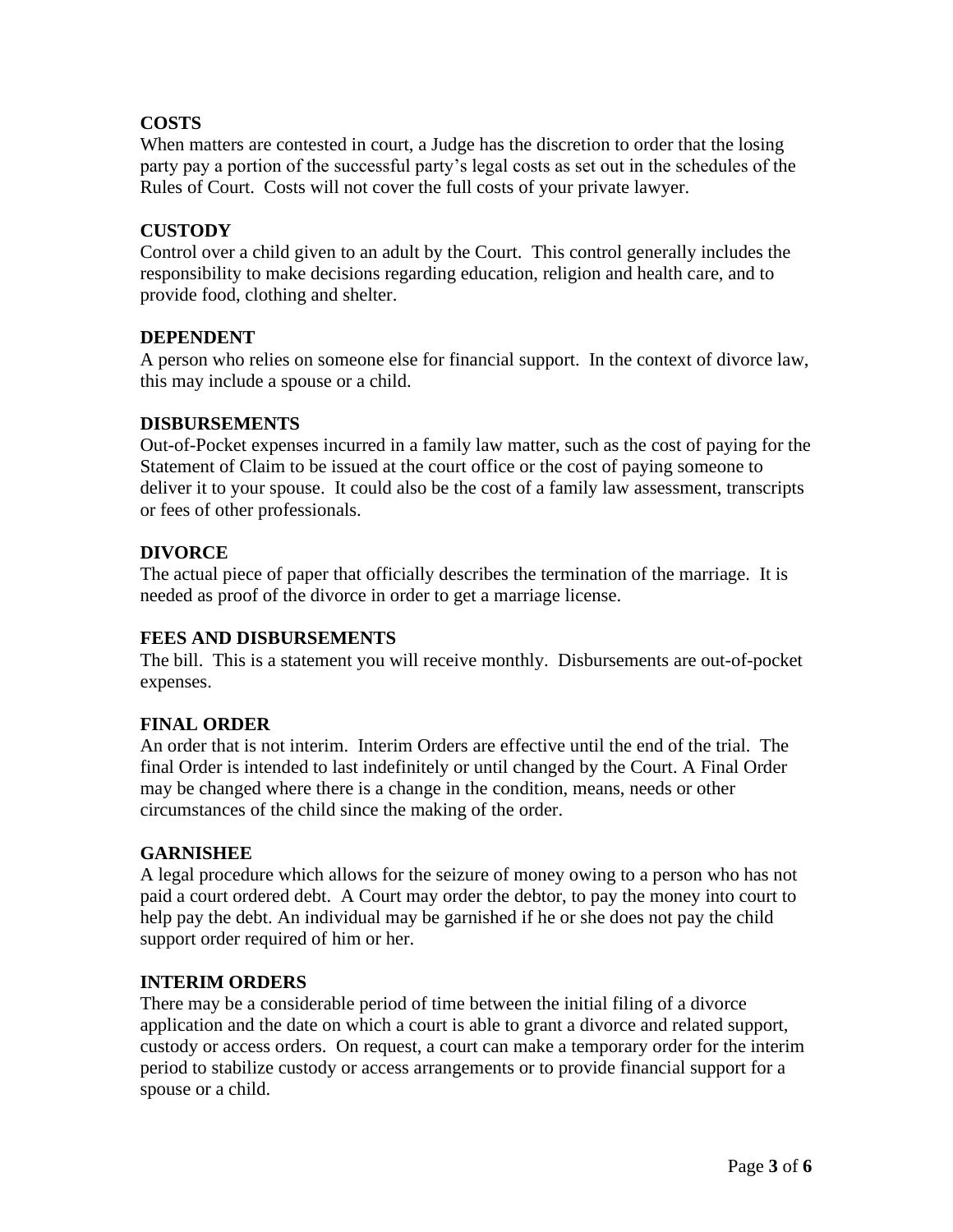## **JOINT CUSTODY**

A mother and father can continue to share responsibility for making major decisions which affect their children regardless of which parent the children live with on a day-today basis. Such arrangements require a commitment on the part of both former spouses to co-operate and communicate for the benefit of the children.

### **JUDGMENT**

The final decision by the court on any issues put to it during the trial.

## **JUDICIAL DISPUTE RESOLUTION HEARING**

The Alberta Rules of Court require parties to a dispute to engage in at least one method of alternative dispute resolution. One methods of alternative dispute resolution is judicial dispute resolution (JDR). You will be required to attend the JDR hearing with your lawyer and a judge who will attempt to help settle the matter without going to trial.

### **LITIGATION**

Resolving a dispute by using the courts and the adversarial process.

### **MARRIAGE BREAKDOWN**

The sole ground for legally ending a marriage under the terms of the *Divorce Act.*  Marriage breakdown can be established in three ways: 1) through evidence that one spouse committed adultery; 2) physical or mental cruelty or 3) that the spouses intentionally lived separate and part for at least one year.

### **MARRIAGE CONTRACT**

An arrangement between a husband and wife outlining the spouses' respective responsibilities and obligations. Some contracts also include agreements as to how property and ongoing obligations will be shared if the marriage breaks down.

### **MATRIMONIAL HOME**

Where the family or legally married couple resided.

### **MEDIATION**

A process by which people in situations of potential conflict attempt to resolve their differences and reach a mutually acceptable agreement in the presence of a neutral third party mediator.

### **MINUTES OF SETTLEMENT**

Also known as a Divorce & Property Contract or a Settlement Agreement. A contract which sets out the parties agreement in the areas of custody, access, child support, spousal support and property.

### **ORDER**

The court's decision on a matter that it was asked to resolve.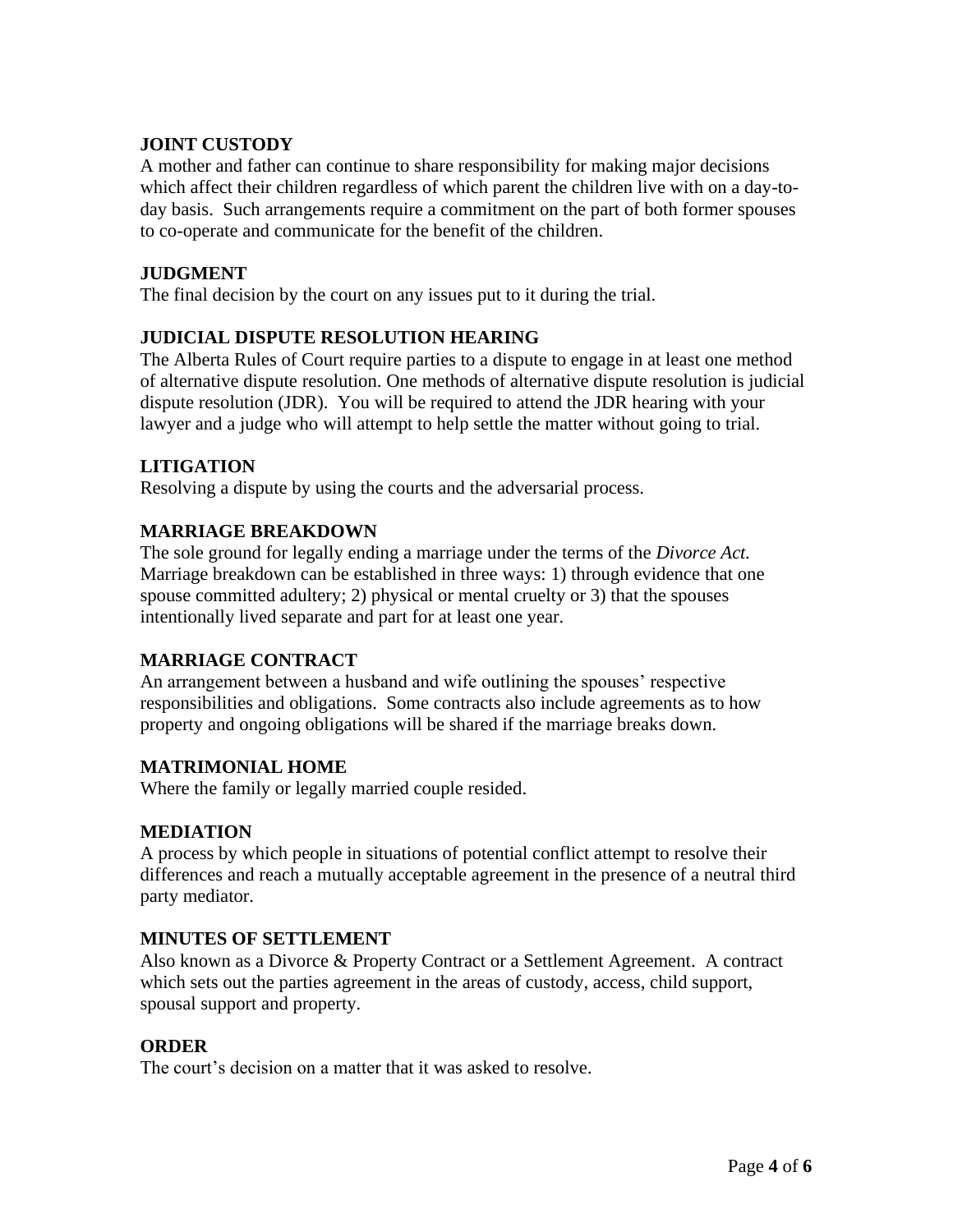## **PARTIES**

The Husband and Wife, or anybody else who is named in the case before the court and asking for an order of any kind.

## **PENSION**

A fixed sum paid regularly to a person or surviving dependent following his or her retirement. There are both public (Canada Pension Plan) and private (from one's own employer) pensions. A pension that is not yet being paid at the time of marriage breakdown is property to be divided

### **PETITION**

In Saskatchewan, this is the formal document by which one person asks the court to dissolve his or her marriage to another and for the corollary relief.

### **PLEADINGS**

The description of each person's claims in the family law matter which must be prepared in accordance with the province's Rules of Court.

### **PRE-TRIAL CONFERENCE**

Before a case goes to trial in Saskatchewan, the court will require at least one pre-trial hearing before a Judge to determine if any of the issues can be settled and whether the case is fully ready for trial. You will be required to attend with your lawyer and the judge will attempt to help settle the matter without going to trial.

### **QUESTIONING**

After gathering the facts, either we or your spouse's lawyer may arrange Questioning. At Questioning we question your spouse under oath about the issues. We also ask your spouse to show us what relevant documents he or she has and to tell us about all relevant documents he or she has ever owned or had access to. Your spouse's lawyer may do the same to you.

### **RESTRAINING ORDERS**

An order that prohibits contact between two spouses and in some cases their children. It can be a blanket prohibition or it can provide for specific contact at specific times and under specific circumstances.

#### **RETAINER**

The contract by which you hire a lawyer to take your case. It can also mean the sum of money you give the lawyer to be applied to fees and disbursements.

#### **SEPARATE**

To cease living together as man and wife, possibly under the same roof, though not usually. Separation is done with the intention to end your marriage.